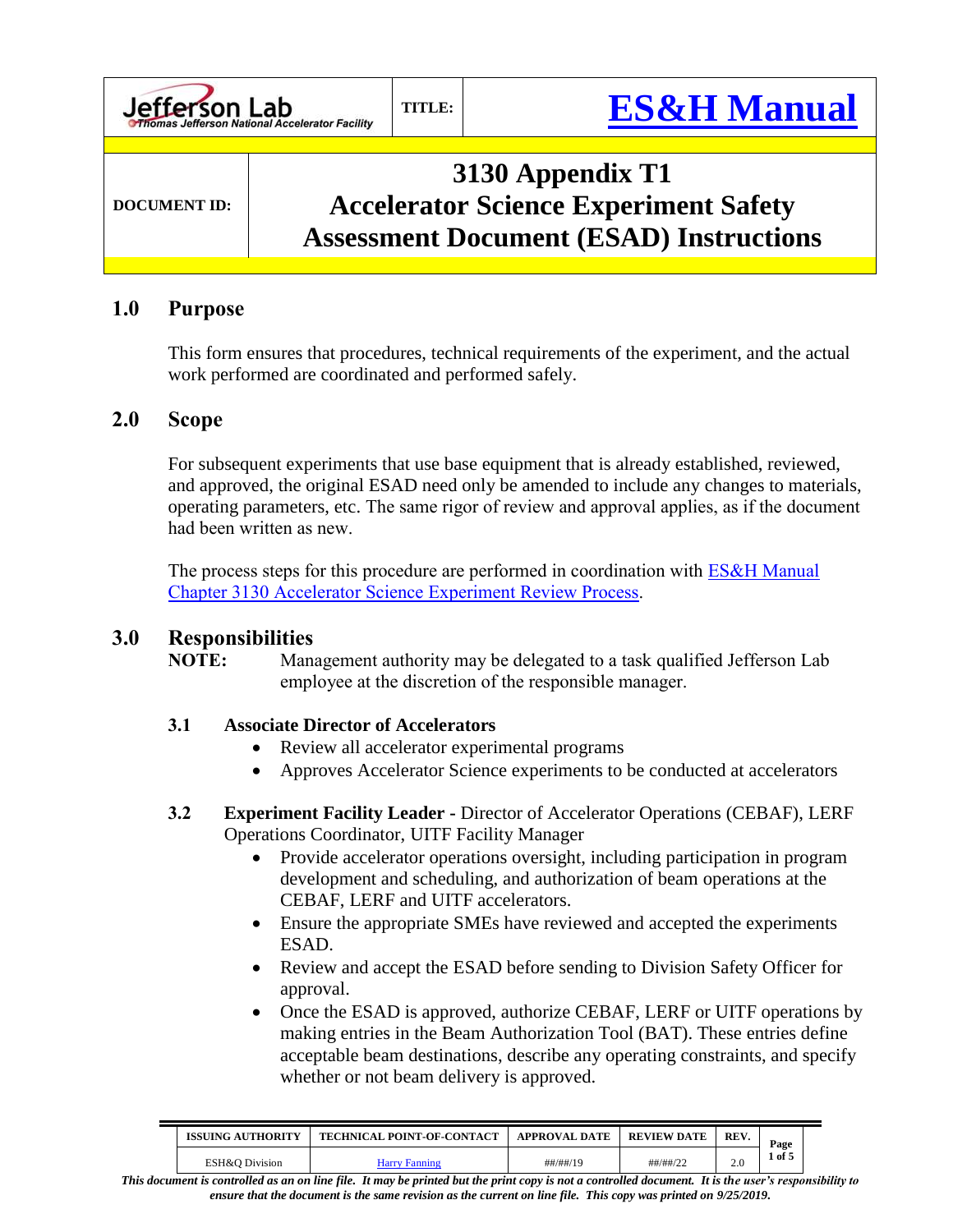**DOCUMENT ID:**

# **3130 Appendix T1 Accelerator Science Experiment Safety Assessment Document Instructions**

### **3.3 Experimental Lead Scientist**

- Serve as the designated spokesperson for each experiment.
- Work with the Experiment Facility Leader to prepare the required work plan documents for experiments as required, to comply with Jefferson Lab's ES&H program.
- Organize development of a final Experiment Safety Assessment Document (ESAD) [ES&H Manual Chapter 3130 Appendix T1,](https://www.jlab.org/ehs/ehsmanual/3130T1.htm) as required by Section VII, Preparation for Running the Experiment (see [Experiment Readiness](https://jlabdoc.jlab.org/docushare/dsweb/Get/Document-108970)  [Review Process -](https://jlabdoc.jlab.org/docushare/dsweb/Get/Document-108970) Flowchart). The final document is submitted for review and approval by Jefferson Lab's *Division Safety Officer (DSO)* before release of the experiment.

### **3.4 [Division Safety Officer \(DSO\)](https://mis.jlab.org/mis/portal/dso_list.cfm?noheader=1)**

- Assign appropriate Subject Matter Experts (SMEs) to review identified hazard issues and mitigation techniques.
- Submit the ESAD document to the appropriate SME for acceptance.
- Review, approve, and distribute the accepted ESAD as appropriate.
- Review the experiment for Unreviewed Safety Issues (USI).

### **3.5 [Laser System Supervisor](http://www.jlab.org/FEL/contact.html) (CEBAF, LERF, or UITF)**

- Review ESAD for laser safety requirements and provide assistance as per ES&H Manual 6410.
- Review and accept ESAD or justify the need for revision/re-submittal before authorizing the use of lasers to users at the experiment facility.

**Click** for **Experiment Safety Approval Form** 

| <b>ISSUING AUTHORITY</b> | <b>TECHNICAL POINT-OF-CONTACT</b> | <b>APPROVAL DATE</b> | <b>REVIEW DATE</b> | REV. | Page       |
|--------------------------|-----------------------------------|----------------------|--------------------|------|------------|
| ESH&O Division           | Harry Fanning                     | ##/##/19             | ##/##/22           | 2.0  | $2$ of $5$ |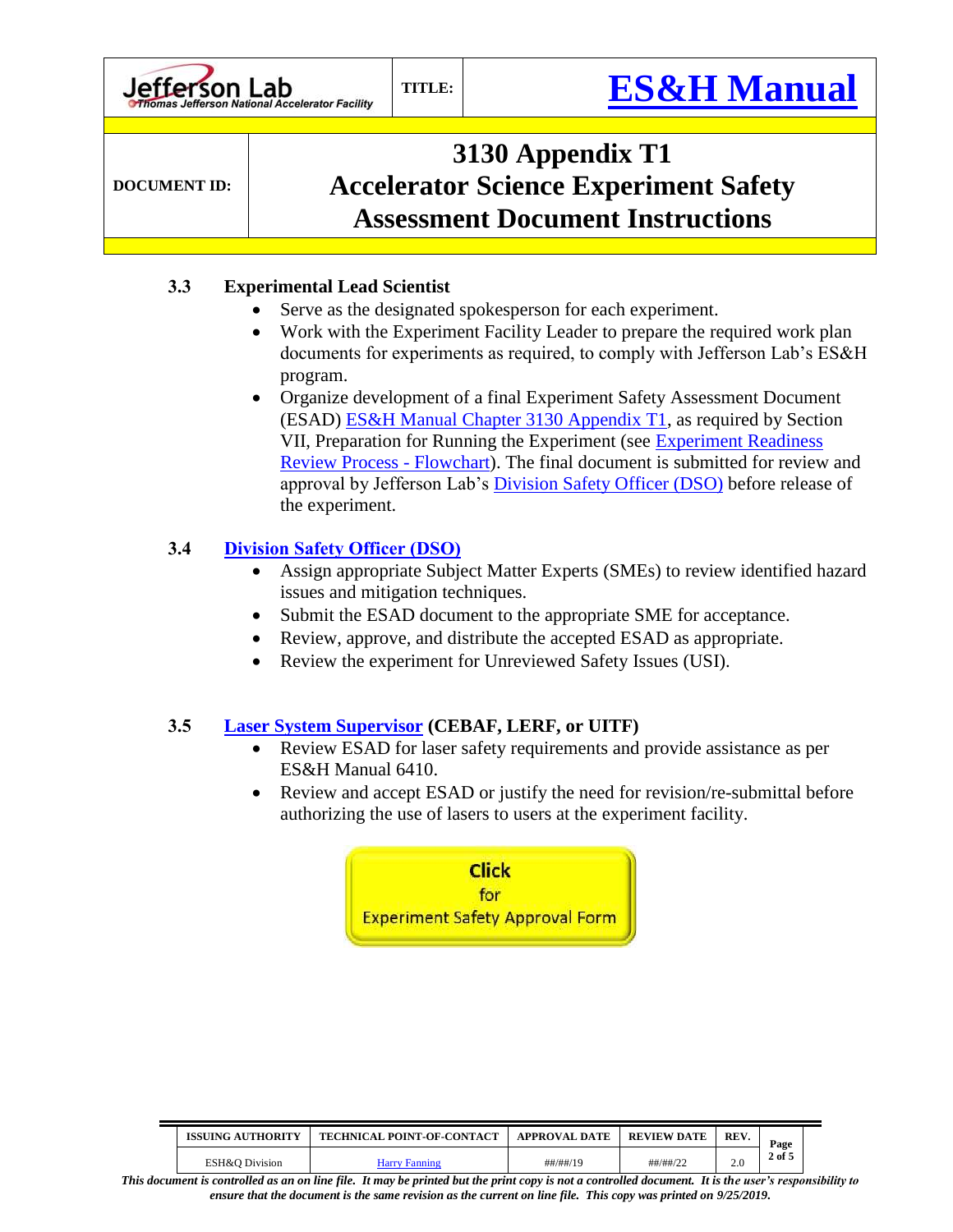**DOCUMENT ID:**

# **3130 Appendix T1 Accelerator Science Experiment Safety Assessment Document Instructions**

## **4.0 Process Steps**

## **Accelerator Science Experiment ID Number:**

Contact the following for a unique experiment ID number:

- Director of Accelerator Operations (for CEBAF experiments)
- LERF Hall Leader (for LERF experiments)
- UITF Hall Leader (for UITF experiments)

### **Number 1 through 6 – Introduction:**

• Provide requested experiment and contact information.

## **Number 7 – Experiment Overview:**

- Provide a brief description and the approximate duration of planned activities.
- If the experiment involves modification(s) to the basic optical beam delivery system, describe the modification(s).

## **Number 8 – Task Hazard Analysis (THA):**

No work at Jefferson Lab is completely without risk. All work, including experiments, require forethought, planning, and authorization. The DSO will use the information provided to determine the appropriate SMEs who will provide the supplemental technical validations.

 **Instructions:** Answer all the questions. When answers indicate a hazard may exist – document your resolution(s) and hazard mitigation techniques.

## **Number 9 – Experimental Details:**

- List all materials (and quantities) to be used in the experiment (include chemicals, gases, sample material, etc.)
- Describe any airborne contaminants that may be produced. Include its expected composition/decomposition; the method of exhaust; fixture description; and expected interaction with any Optical beam.
- Describe the Optical beam stop construction and its ability to handle power.
- List the personal protective equipment required.
- Provide any additional precautions needed to ensure personnel, equipment, and environmental safety.

### **Number 10 – Additional Laser Usage:**

Describe any additional lasers used in the experiment. Jefferson Lab has determined that Class 3 and Class 4 laser light poses an unmitigated **Risk Code**>2; therefore, in

| <b>ISSUING AUTHORITY</b> | <b>TECHNICAL POINT-OF-CONTACT</b> | <b>APPROVAL DATE</b> | <b>REVIEW DATE</b> | REV. | Page   |
|--------------------------|-----------------------------------|----------------------|--------------------|------|--------|
| ESH&O Division           | Harry Fanning                     | ##/##/19             | ##/##/22           | 2.0  | 3 of 5 |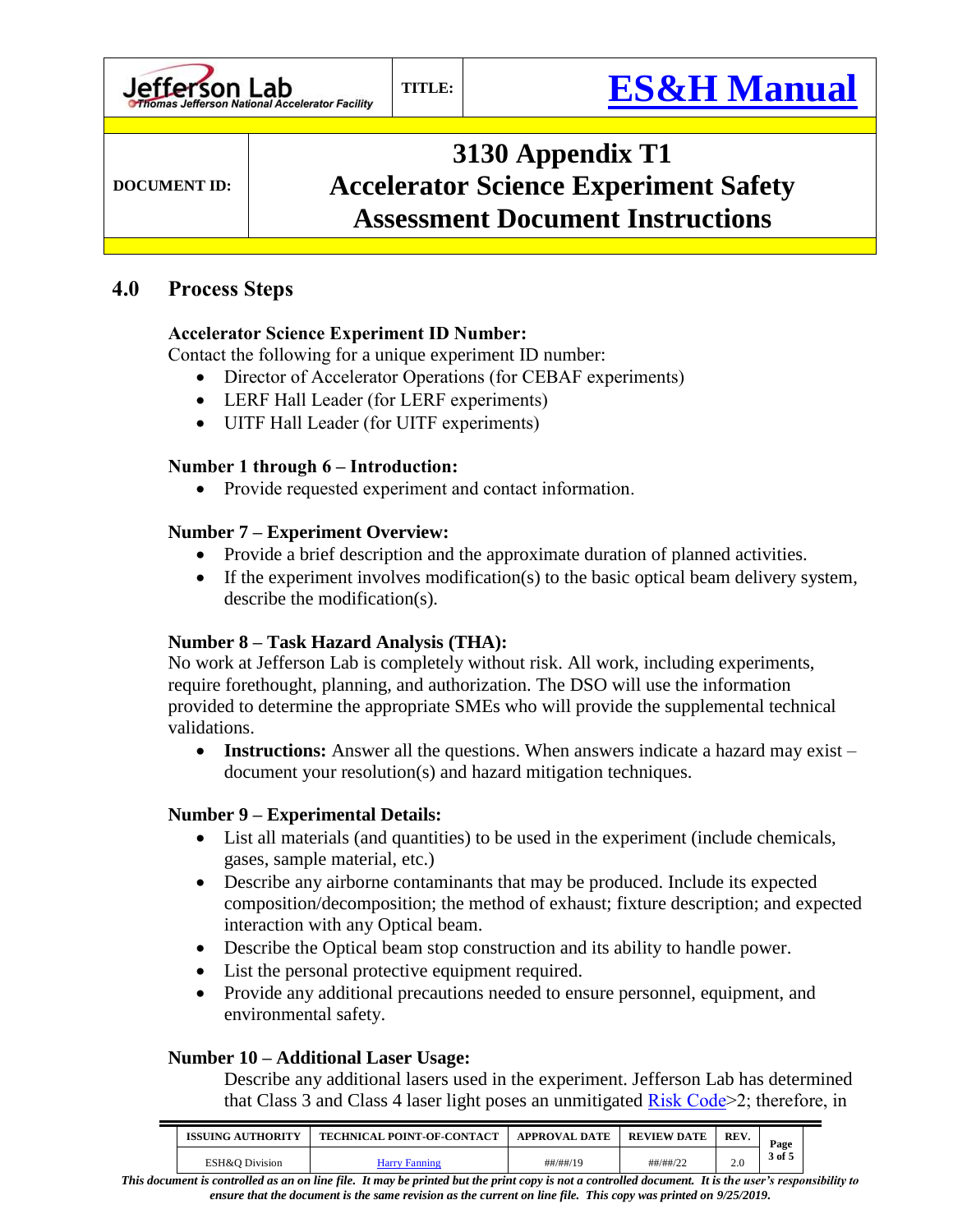**DOCUMENT ID:**

# **3130 Appendix T1 Accelerator Science Experiment Safety Assessment Document Instructions**

accordance with [ES&H Manual Chapter 3210 Work Planning, Control, and](https://www.jlab.org/ehs/ehsmanual/3210.htm)  [Authorization Process,](https://www.jlab.org/ehs/ehsmanual/3210.htm) a separate [work control document](https://www.jlab.org/ehs/ehsmanual/Glossary.htm#WCDDef) is required for any additional or alteration to equipment or system. See ES&H Manual Chapter 6410 Appendix T1 [Laser Operational Safety Procedure.](https://www.jlab.org/ehs/ehsmanual/6410T1.htm)

#### **Number 11 – Outline Experiment Procedures:**

- Provide a layout of the equipment and room set-up, including a brief description of any special requirements and/or overhead floor plans.
- List general experiment procedures to use. **BE CONCISE**. Provide sufficient information to illustrate what is done, who will do it, and where the procedures will occur. You may refer to the particular lab's LOSP, its hardware, and procedures.
- A specific Test Plan for your experiment is required before technical and safety approvals have been received and scheduling has been assigned.
- Residual Hazards (i.e. contaminants, disposal, safe disassembly, …)
- Other Safety Considerations (i.e. heavy equipment, industrial hazards, effluent, electrical safety, …)

### **Number 12 – Regulatory Requirements:**

Certain biological, radioactive, and chemical materials can be extremely hazardous and are strictly regulated. Jefferson Lab is required to enforce these regulations and has developed additional procedures to ensure the safety of its people, equipment, and the environment. Full disclosure, so mitigation can be established, will expedite this experiment safety approval process.

#### **Number 13 – Environmental Management Information:**

(See [EMP-04 Project/Activity/ Experiment Environmental Review\)](https://jlabdoc.jlab.org/docushare/dsweb/View/Collection-1349)

- If this is a water-based project, provide details.
- If the experiment will generate waste, provide anticipated quantities and disposal methods.

#### **Number 14 – Decommissioning/Shutdown Procedure (if necessary):**

Provide guidelines or process steps, which outline closeout actions that will ensure the laboratory is left in a safe and clean state after the experiment.

The final two steps are to be performed by Jefferson Lab Staff:

| ISSUING AUTHORITY | <b>TECHNICAL POINT-OF-CONTACT</b> | <b>APPROVAL DATE</b>   | <b>REVIEW DATE</b> | REV. | Page |
|-------------------|-----------------------------------|------------------------|--------------------|------|------|
| ESH&O Division    | Harry Fanning                     | $\#$ # $\#$ / $\#$ /19 | ##/##/22           |      | of 5 |